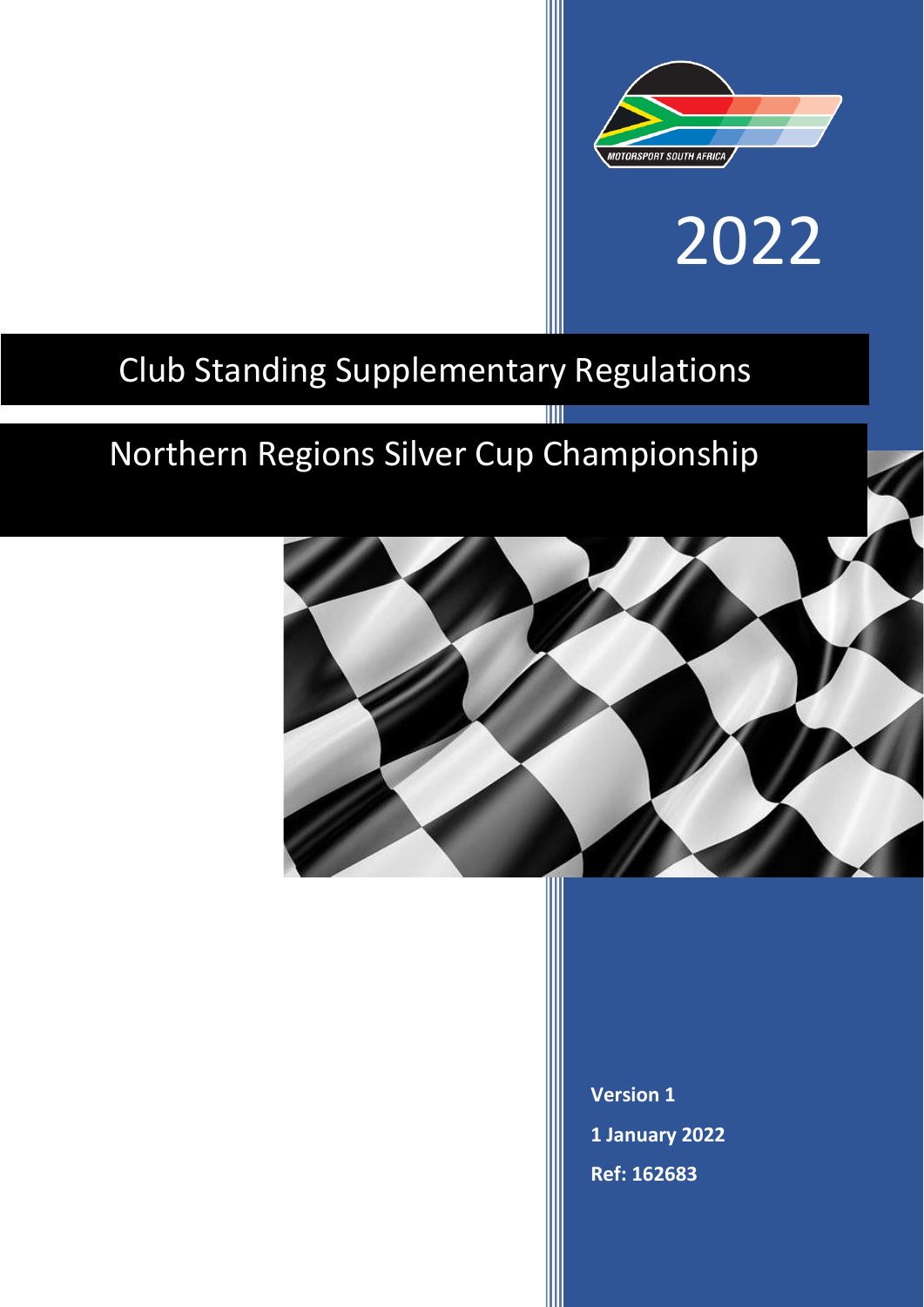# **REVIEW AND AMENDMENTS**

Motorsport South Africa (MSA) will periodically review these rules and will present the revised version to all members for agreement to publish the updated version.

Amendments and updates to the rules will be recorded in the Amendment Record, detailing the updated version, date of approval of the amendment and a short summary of the amendment.

# **AMENDMENT RECORD**

| <b>Modified SSR / Art</b> | <b>Date Applicable</b> | <b>Date of Publication</b> | <b>Clarifications</b> |
|---------------------------|------------------------|----------------------------|-----------------------|
|                           |                        |                            |                       |

#### **1. VALIDITY OF REGULATIONS**

1.1. The Regulations will apply for the 2022 calendar year.

#### **2. CONTROLLERS**

2.1. The controllers of the club championship shall be Motorsport South Africa (Pty) Ltd (herein referred to as MSA) which has delegated control to the Northern Regions Motorsport Committee and the SILVER CUP RACING CLUB Committee (hereafter referred to as The SCRC Committee).

#### **3. REGULATIONS FOR SILVER CUP RACING CLUB**

- 3.1. This category of racing is open to all sports and saloon cars, panel vans and LDV's if the body shape bears close resemblance to a production vehicle.
- 3.2. All members must be paid up members, in good standing and will complete an annual membership form which will be signed by them, thereby accepting that they have read, understood, and agree to abide by the Rules as laid out herein.
- 3.3. No open-wheeled and/or single-seater cars will be allowed.
- 3.4. Convertibles and cabriolets must have a hardtop.

#### **4. AIM OF SILVER CUP RACING CLUB**

4.1. To declare a SILVER CUP RACING CLUB Champion as well as promoting the category as true "grassroots", entry level category of motor racing.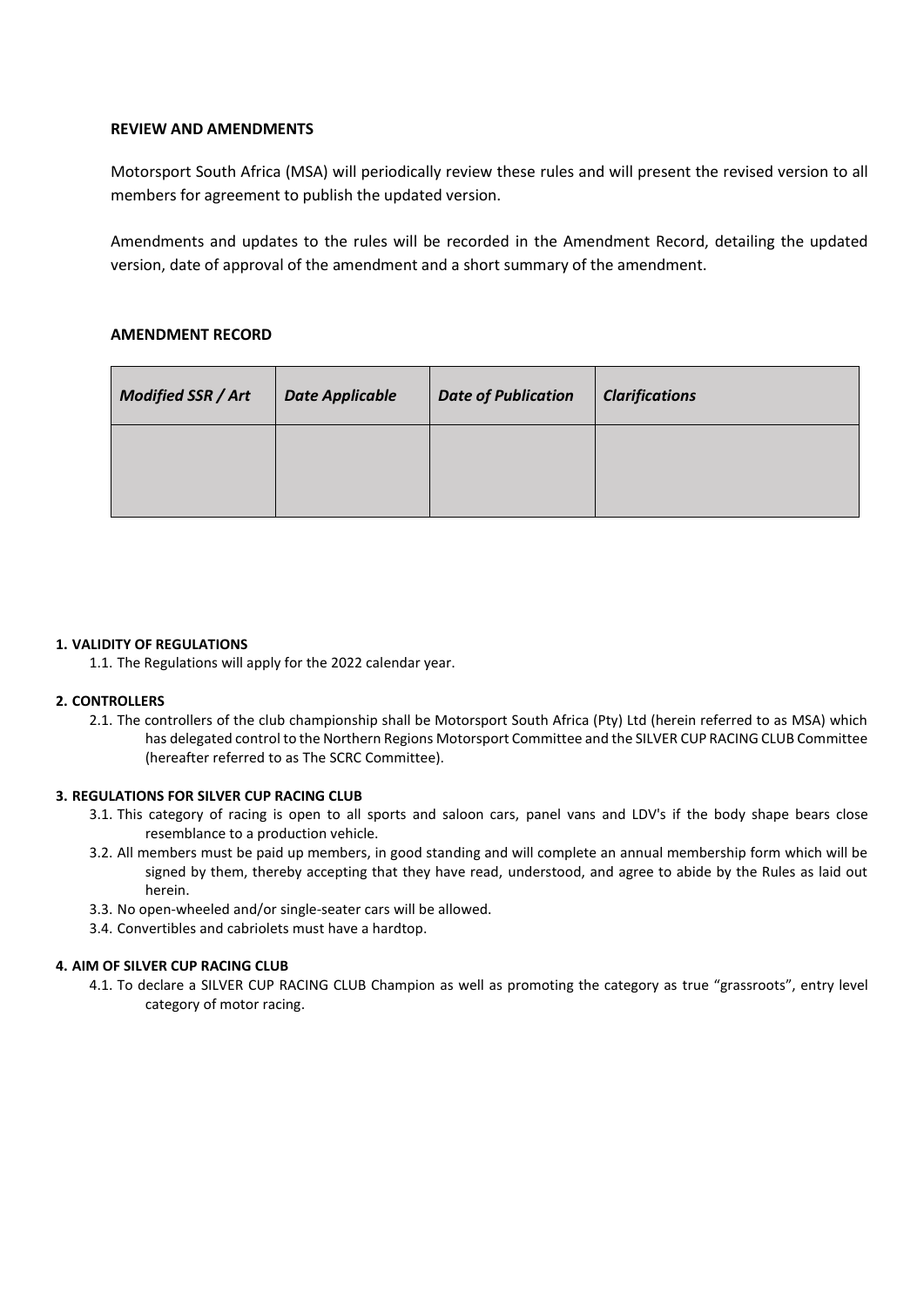# **5. CLASSES AND RESTRICTIONS**

- 5.1. CLASS A
	- 5.1.1. 2261cc to unlimited engine capacity single or multi-valve engines.
	- 5.1.2. All Rotary engine cars, Turbo Cars and Supercharged Cars
	- 5.1.3. Motorcycle engine cars of any capacity (as per APPENDIX A)
- 5.2. CLASS B
	- 5.2.1. 1861cc to 2260cc engine capacity single or multi-valve engines.
- 5.3. CLASS C
	- 5.3.1. 1661cc to 1860cc engine capacity single or multi-valve engines.
- 5.4. CLASS D
	- 5.4.1. 1361cc to 1660cc engine capacity single or multi-valve engines.
- 5.5. CLASS E
	- 5.5.1. Up to 1360cc engine capacity single or multi-valve engines.
- 5.6. RESTRICTIONS
	- 5.6.1. Cars cannot be entered into classes that fall outside their declared capacity. (E.g., a 1300cc engine capacity car cannot race in another class such as class B.)
	- 5.6.2. Any diameter tire generally available to the South African public, including semi-slick tires of any diameter, up to a maximum width of 245mm as indicated on the side of the tire, may be used.
		- a) Slick or re-treaded tires are not permitted.

# **6. MEMBERSHIP**

- 6.1. ELIGIBILITY
	- 6.1.1. As per point 18 of the SCRC Constitution.
	- 6.1.2. No member will be permitted to join, or race with SCRC if such person is under disciplinary action or suspension by any other club or association affiliated to MSA, until such time as the suspension has been served out.
	- 6.1.3. Members staying further away than an 80km radius from Zwartkops raceway will be known as Country Members for administration purposes.
	- 6.1.4. A member is regarded as an active member once they have scored points in any SCRC event.
	- 6.1.5. No new member entries will be accepted on the last event of the year, unless agreed to by all attending members on the event day.
- 6.2. ELIGIBILITY TO SCORE POINTS
	- 6.2.1. A member must compete in at least 50%, rounded up, or four (4) separate scheduled events, whichever is the lowest, to be able to qualify for points in the championship.
		- a) An entry without the members name appearing on an official timing sheet does not count.
	- 6.2.2. A member must complete 50% plus one lap of the total number of laps per heat to qualify as a SCRC finisher.
	- 6.2.3. A member must display the unmodified series sponsors' and/or associated sponsors' stickers and/or SCRC branding as determined by the sponsor and/or the SCRC Committee on his/her vehicle as per Rule 8.10.
- 6.3. NEW DRIVERS
	- 6.3.1. All new members must display a one (1) meter long Red/White Bunting Tape on the back of their vehicles for at least four (4) heats to indicate to other members and officials that they are new to SCRC.
		- a) SCRC Committee has the right to increase or decrease the amount of races that a member should display their Red/White Bunting Tape.
	- 6.3.2. SCRC Committee may evaluate the member's performance to ensure the safety of all members.

# **7. ENGINE CAPACITY**

- 7.1. Engine capacity will be calculated as per Appendix A incase of protests.
- 7.2. Allowance will be given for being over class capacity, if the engine bore oversize is not more than 0.5mm of the stock engine bore size, or as allowed for that class.

# **8. VEHICLE ELIGIBILITY**

8.1. All items not specifically listed in the below rules are to be according to the MSA GCR's. e.g., Roll-cage layout, seatbelts, seats, fire extinguishers, etc.

# 8.2. WHEELS & TIRES

8.2.1. All tires used are subject to approval by the SCRC Committee and will be evaluated in line with the spirit of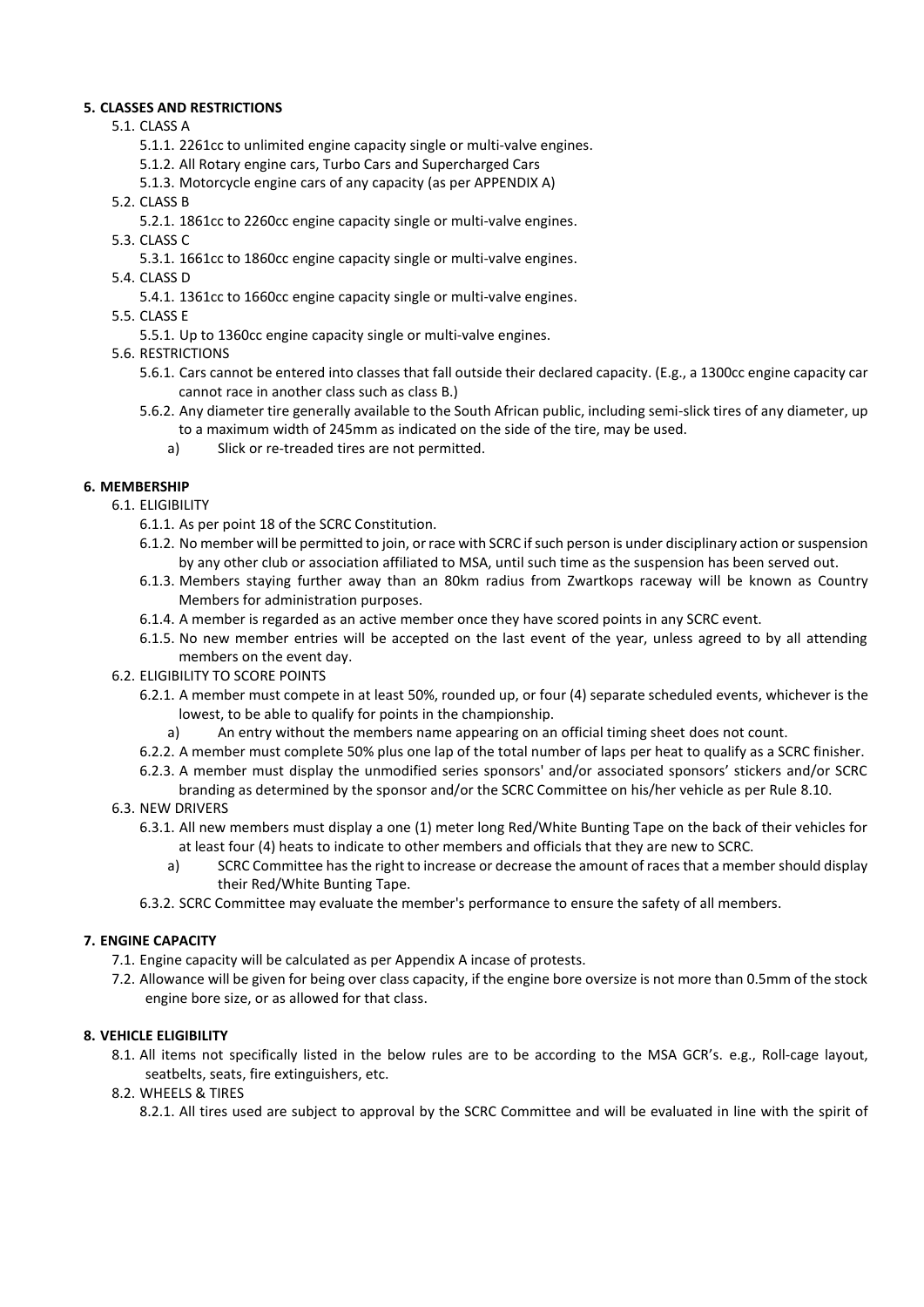- SCRC being a grassroots racing category.
- 8.2.2. Chrome rims are not permitted.
- 8.2.3. Tire warmers are not permitted.
- 8.3. SILENCING OF RACE CARS
	- 8.3.1. To be in accordance with the MSA handbook. As per MSA GCR 245.
- 8.4. WINDSCREEN & WINDOWS
	- 8.4.1. It is compulsory for all cars to have a windscreen and rear window all.
	- a) The windscreen must be of laminated glass or Polycarbonate with minimum thickness of 4mm.
	- 8.4.2. Side windows are to be fitted where possible and practical.
	- 8.4.3. If the front driver's side window is omitted, then a safety net must be fitted to the roll cage in such a way to prevent the member's arms from falling out during a rollover or accident.
	- 8.4.4. Cars with only a driver's side door must have a secondary escape route for member safety. This can take the form of easily removable panels or windows, on a side of the car other than the driver's side.

#### 8.5. WINGS

- 8.5.1. Rear wings must be mounted in a secure manner.
- 8.5.2. The wing may not be wider than the car's body measured at the wheel arches.
- 8.5.3. The wing may not extend rearwards further than 150mm behind the rear bumper of the car.
- 8.5.4. The overall wing design, fabrication and mounting is subject to approval by the SCRC Committee.

#### 8.6. FUEL

- 8.6.1. SCRC allows Petrol, Diesel, Ethanol and Unleaded fuel additives as per MSA GCR240.
- 8.6.2. Refer to MSA GCR's for protest procedures.
- 8.6.3. Nitrous Oxide is not permitted.
- 8.7. NUMBERS
	- 8.7.1. As part of SCRC tradition, all numbers from 1-10 will be allocated to members according to the previous year's SCRC Championship.
	- 8.7.2. Members will be allocated a number by the SCRC Committee on a first come first served basis.
	- 8.7.3. Car numbers can be of any color and design but should be readable by the timekeepers and officials on race day.
	- 8.7.4. The SCRC Committee may request changes to a number's design or layout in case it is found to not be satisfactory as per SCRC Constitution Point 2C
	- 8.7.5. The class of the car must be displayed next to the number.

8.8. STICKERS

- 8.8.1. The member's name must be displayed on both sides of the car and clearly visible to spectators next to the track.
- 8.8.2. The SCRC Committee will issue one set of official SCRC series stickers per member, per season.
	- a) Additional sticker sets will be available from the SCRC Committee and a cost may be levied at the discretion of the SCRC Committee.
- 8.8.3. The formal SCRC sticker position layout must be followed.
- 8.8.4. The correct numbers, class and sponsor stickers must be displayed on all cars, even if the member competes in more than one racing series on the day.
- 8.8.5. If any series sponsor or SCRC branded sticker must be modified or relocated due to size restrictions of the car, the member first needs to obtain approval from the SCRC Committee to perform such modifications.
- 8.8.6. Each class may have a sticker allocated to identify their class:
	- a) Class A Indicated by Black/Silver
	- b) Class B Indicated by Blue
	- c) Class C Indicated by Cyan
	- d) Class D Indicated by Orange
- 8.9. NEW CARS
	- 8.9.1. A car will be regarded as new if it is entered into SCRC for the first time, or if it has been repaired after a serious collision.
	- 8.9.2. All new cars will be subject to an inspection by the SCRC Committee before any such car will be allowed to race.
	- 8.9.3. Arrangements for the inspection should be made by the member, with the SCRC Committee, at least one week before the first event the car is to compete in.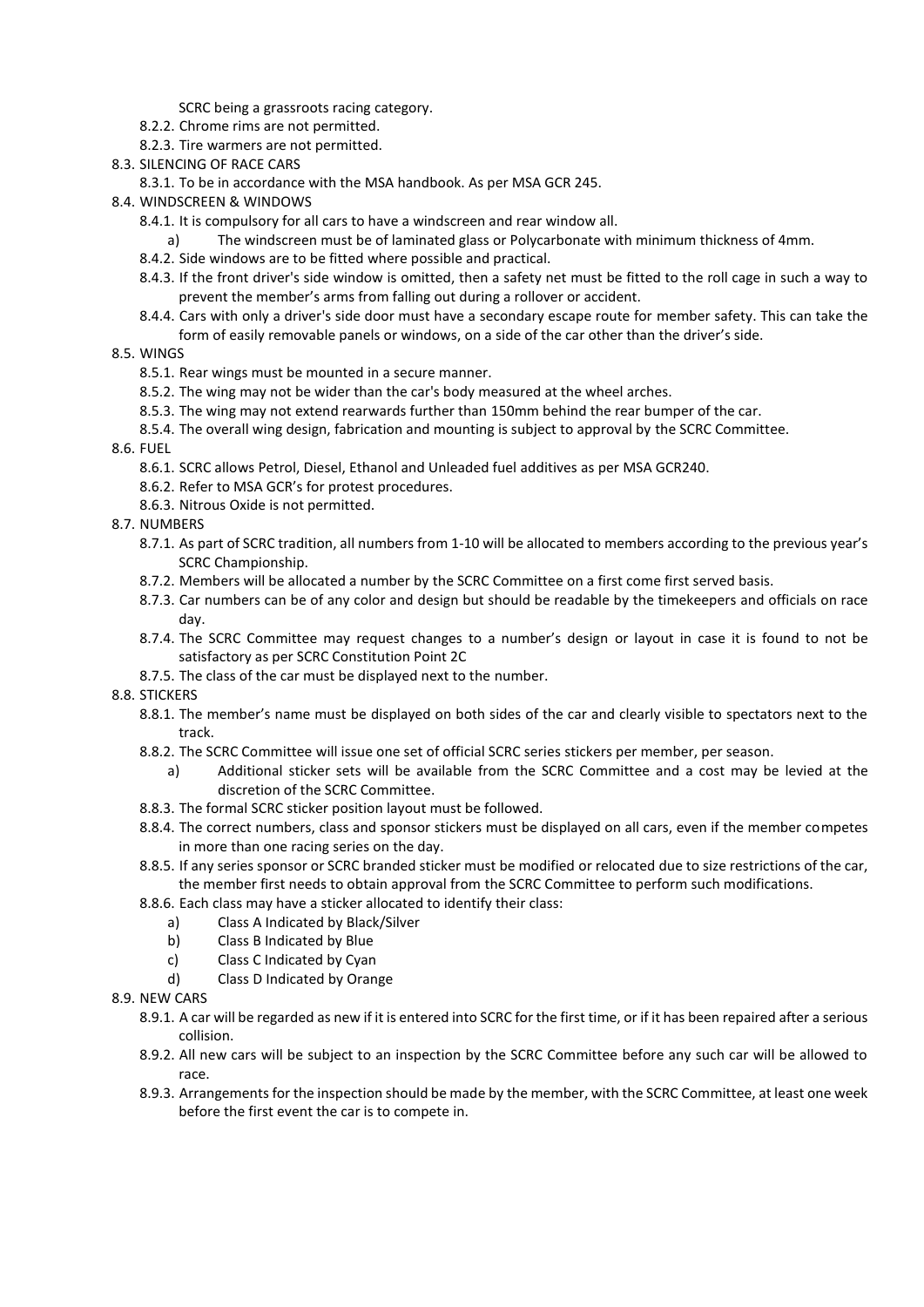- 8.9.4. It is the responsibility of the member to ensure that the arranged inspection is done in a timely fashion at convenience of the SCRC Committee.
- 8.9.5. The member is encouraged to bring the new car to a SCRC race or club meeting for inspection.

# **9. RACE DAY FORMAT AND PROCEDURES**

# 9.1. ENTRIES

- 9.1.1. Where possible all entries are to be done via the SCRC Committee by means of communication made available by the SCRC Committee at the time. E.g., Website, SMS, email etc.
- 9.1.2. Members should formally withdraw from the organizing officials of an event as listed on the GCR's of the event (regardless of withdrawal reason), failure to do so will result in penalties.
- 9.1.3. If a member enters directly with the organizers of the event, it is the responsibility of that member to inform the SCRC Committee of that entry.
- 9.1.4. No member will be permitted to change classes during an event day once that members name appears on any official timing document.
- 9.2. RACE FORMAT
	- 9.2.1. Each race event will consist of a timed qualifying with two (2) race heats.
	- 9.2.2. Heats 1 and 2 will be a minimum of 24km per heat.
	- 9.2.3. Starts will be standing starts.
	- 9.2.4. HEAT 1 FORMAT
		- a) The starting order of Heat 1 will be determined by qualifying times with fastest time starting on pole position regardless of class.
		- b) If no qualifying time was posted then the competitor will start from the back of the grid.
		- c) Points will be per SCRC Points Scoring, as a combination of the Heat 1 and Heat 2 table of the points system.
	- 9.2.5. HEAT 2 FORMAT
		- a) The starting order of Heat 2 will be according to the finishing order of Heat 1, regardless of class.
		- b) If the competitor did not compete in Heat 1, the competitor will start from the back of the grid.
		- c) Points will be per SCRC Points Scoring, as described in the Heat 3 table of the points system.
	- 9.2.6. START PROCEDURES
		- a) Starting procedures will be according to MSA Starting Regulations.
- 9.3. GRID POSITION EXCEPTIONS
	- 9.3.1. The SCRC Committee must approve any grid changes.
	- 9.3.2. If a member is not classified as a finisher on the heat result sheet, that member will be moved to the back of the grid for the next heat according to the official timekeepers of the day.
	- 9.3.3. If a member's transponder is not in working order, he/she will start on the grid position is determined by the official timekeepers.
	- 9.3.4. If a member, for any reason, cannot start a heat in his assigned grid position after the grid has been finalized, that grid position will be left open.
	- 9.3.5. Members may not move into an open grid position on their own accord, unless instructed to do so by an official at the event or on track by the grid marshal.
- 9.4. EVENT INDEX ON RACE DAY
	- 9.4.1. The Event Index is used to hand out index trophies for the race day if available.
	- 9.4.2. Event Index is calculated using a combination of all heats raced during the event using the following formula:
		- a) *Member's Fastest Lap of event* x *Number of Event Laps completed*, divided by *Actual Event Total Time* x  $100 = 7\%$
	- 9.4.3. The SCRC Committee reserves the right to exclude members from the Event Index calculations due to the number of laps completed by the member, regardless of the reasons for not completing all the laps.

#### **10. CHAMPIONSHIPS AND POINT SCORING**

10.1. For a member to be eligible for any SCRC Championship, he or she needs to comply with all SCRC Rules.

- 10.2. Season specific Championship rules will apply as listed in Appendix A
- 10.3. CLASS CHAMPIONSHIP

10.3.1. The Class Champion in each class will be the member who scores the most points for the year in that class. 10.3.2. Class Points will be scored as follows per class: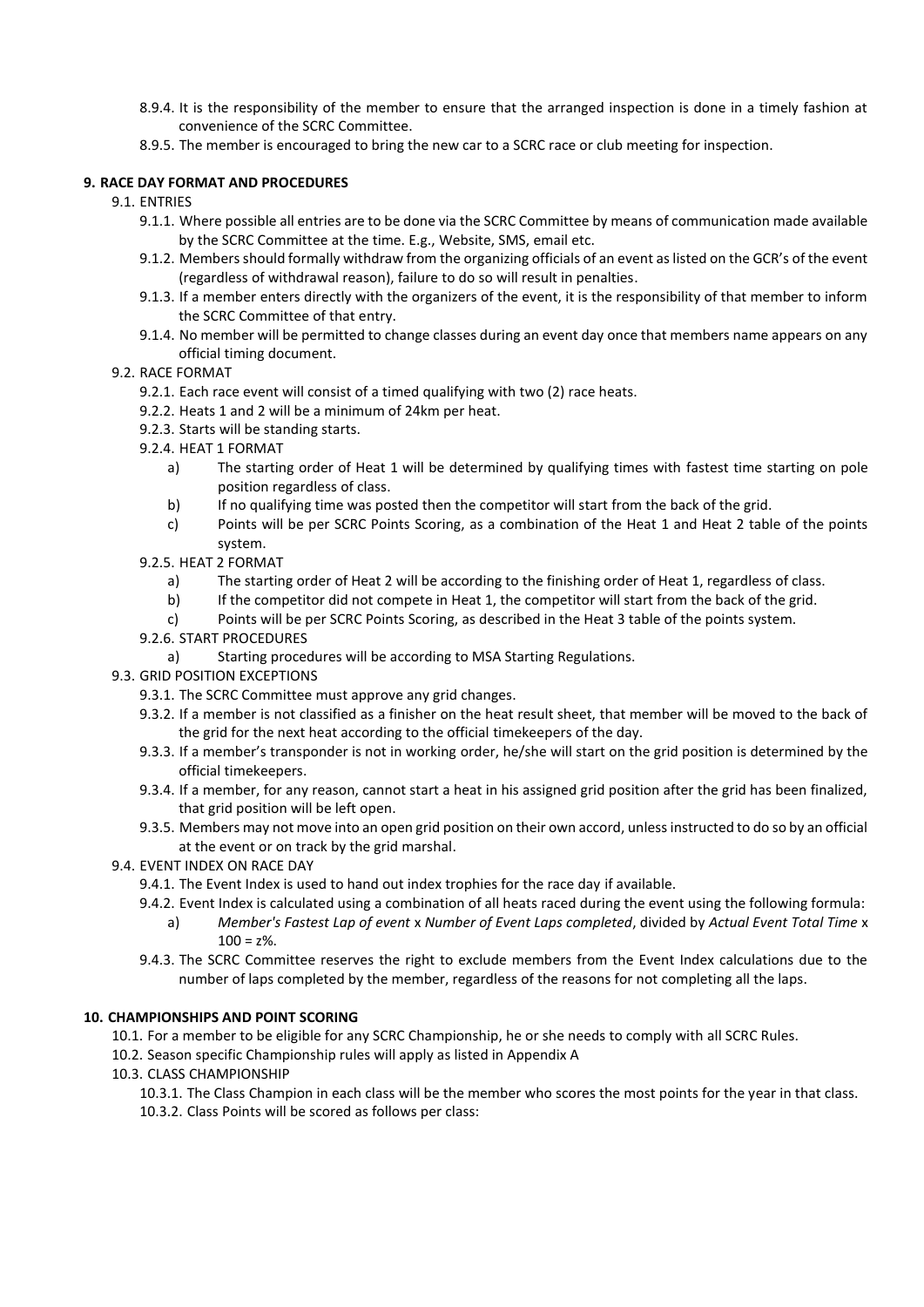| <b>Position</b> | <b>Points</b> | <b>Position</b> | <b>Points</b> |
|-----------------|---------------|-----------------|---------------|
|                 | 20            | g               |               |
| ำ               | 17            | 10              | 6             |
| ำ               | 15            | 11              |               |
| 4               | 13            | 12              |               |
|                 | 11            | 13              |               |
| 6               | 10            | 14              |               |
|                 | 9             | 15              |               |
| o               | o             |                 |               |

10.3.3. For a member to be eligible for a Class Championship, he or she needs to have competed in at least 50% of all scheduled events, in that class.

10.4. SPRINT CHAMPIONSHIP

10.4.1. The Sprint Champion is the member who scores the highest total amount of class points for the year irrespective of class entered.

10.5. INDEX CHAMPIONSHIP

10.5.1. The Index Champion is the member who scores the most index points for the year.

10.5.2. Index points will be scored as follows for each heat completed during the event:

| <b>Position</b>          | <b>Points</b> | <b>Position</b> | <b>Points</b> |
|--------------------------|---------------|-----------------|---------------|
|                          | 20            | 9               |               |
| $\overline{\phantom{0}}$ | 17            | 10              | 6             |
| з                        | 15            | 11              | 5             |
|                          | 13            | 12              | 4             |
|                          | 11            | 13              | 3             |
| 6                        | 10            | 14              | 2             |
|                          | q             | 15              |               |
| 8                        | 8             |                 |               |
|                          |               |                 |               |

10.5.3. Each heat index will be calculated as follows for the purpose of scoring Index Championship points:

- a) *Member's Fastest Lap of heat* x *Number of Heat Laps completed*, divided by *Actual Heat Time* x 100 = z%.
- b) A grid credit of one (1) second will be deducted from each member's *Actual Heat Time*, per grid row they start behind the first grid row.
- 10.5.4. Should a member not complete the full heat distance (including finishing more than one lap behind the leader) due to breakdown, accident, incident, retirement, member error, or whatsoever reason, a 30 second penalty will be added to the *Actual Heat Time* of that member, when calculating Index results.
- 10.5.5. The SCRC Committee will be responsible for calculating the index times and positions.
- 10.5.6. The SCRC Committee may exclude any number of laps under safety car.

10.5.7. Index points will be scored for all heats competed in, irrespective of classes raced throughout the season. 10.6. OVERALL CHAMPIONSHIP

- 10.6.1. The SCRC Overall Champion will be the member with the highest total amount of overall championship points for the year.
- 10.6.2. Overall championship points per heat will be calculated as follows:
	- a) *Class Points per Heat* + *Index Points per heat* + *Bonus Points Any Penalties* = *Overall Championship Points*.

10.7. BONUS POINTS

10.7.1. Ten (10) Bonus points may be awarded to all members who entered a race event and appears on one of the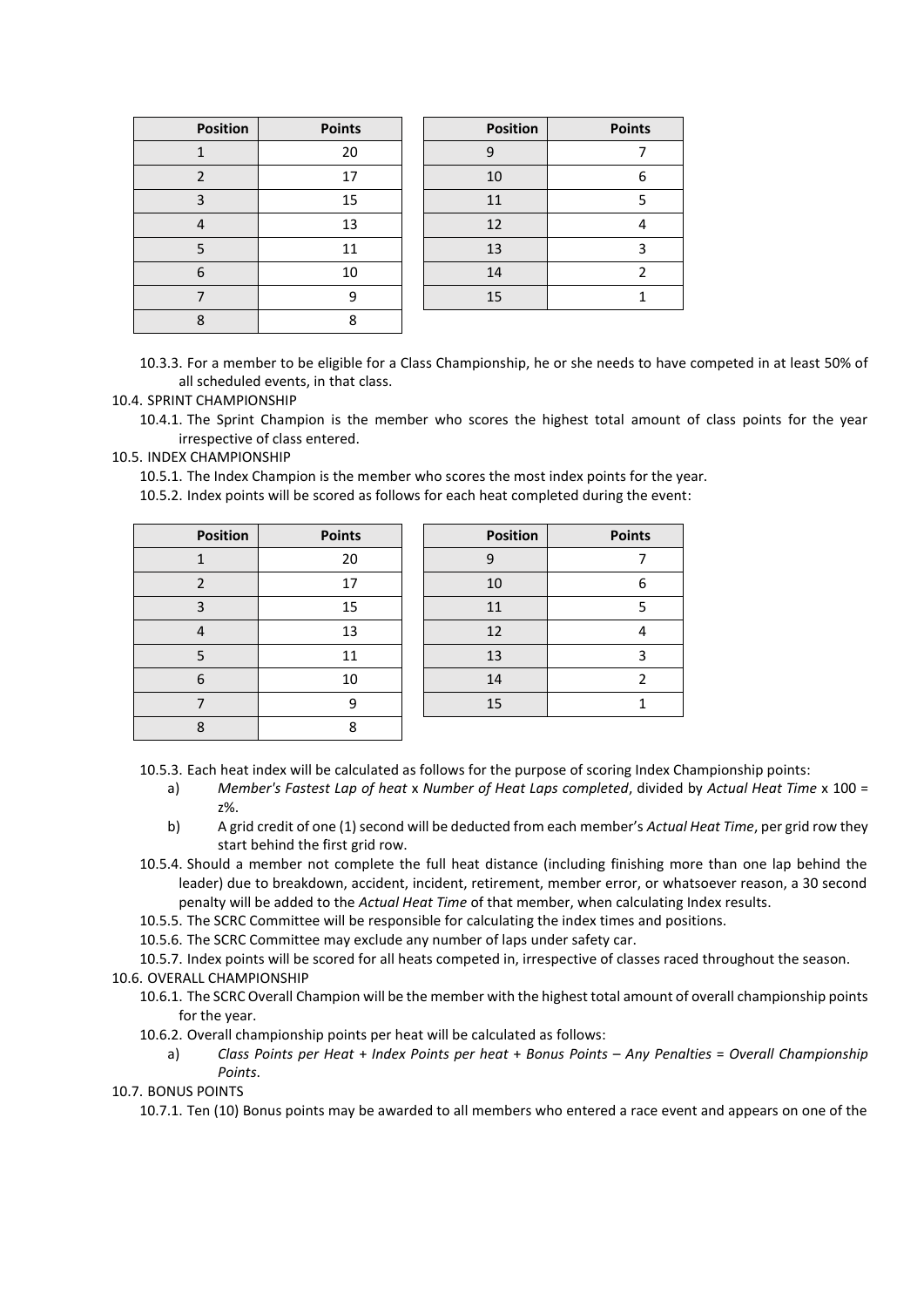official timing result sheets of the race day.

# 10.8. YEAR END RECALCULATION

10.8.1. Championship points (for Index, Class and Overall) will be recalculated after all events have been completed at the end of the year, and all exclusions and omissions based on SCRC rules will be applied at that time.

# 10.9. SCORING EXCEPTIONS

10.9.1. Should a member change class for the final event of the season, he/she will not score any class points in the new class and the overall championship - only Index points for that event will count towards the overall championship.

# **11. DISCIPLINE**

- 11.1. MONITORING
	- 11.1.1. The SCRC Committee will monitor and enforce the SCRC Rules and Regulations, SCRC Constitution, and MSA Rules and Regulations against all members and incidents.
	- 11.1.2. A yellow card system will be followed.
	- 11.1.3. The SCRC Committee may request the Scrutineers, Marshals, COC or any MSA Official to assist in the enforcement of the rules should it become necessary.

# 11.2. ENFORCEMENT

11.2.1. If any SCRC member, his/her crew, family, or entourage are found guilty of behaving in an un-sportsmanlike, reckless, or dangerous manner or contravenes any SCRC rule, the member may be excluded from results for an event, the season, or may be banned from SCRC, as deemed fit by the SCRC Committee.

# 11.3. YELLOW CARD SYSTEM

# 11.3.1. FIRST OFFENCE

- a) A yellow card will be issued to the offending member and will be placed under observation.
- b) A yellow sticker will be affixed to the left-hand side of the windscreen of the member's car to indicate that a member is under observation.
- c) The yellow card will remain in place for two (2) events.

# 11.3.2. SECOND OFFENCE

a) A red card will be issued, and the Member will be excluded from the results of the race meeting at which the second (2nd) offence occurred and suspended for one (1) race meeting thereafter.

#### **12. GENERAL COMPLIANCE**

- 12.1. Any rules stretching, rule bending, or rule transgressions not mentioned in this document will be deemed illegal by the SCRC Committee and will be acted upon.
- 12.2. These rules and regulations are to be read in conjunction with the MSA GCR's and SR's as published per season. It is the member's sole responsibility to be fully up to date with the MSA GCR's and SR's
- 12.3. In cases of disputes or contradictions the MSA GCR's and SR's will take precedence.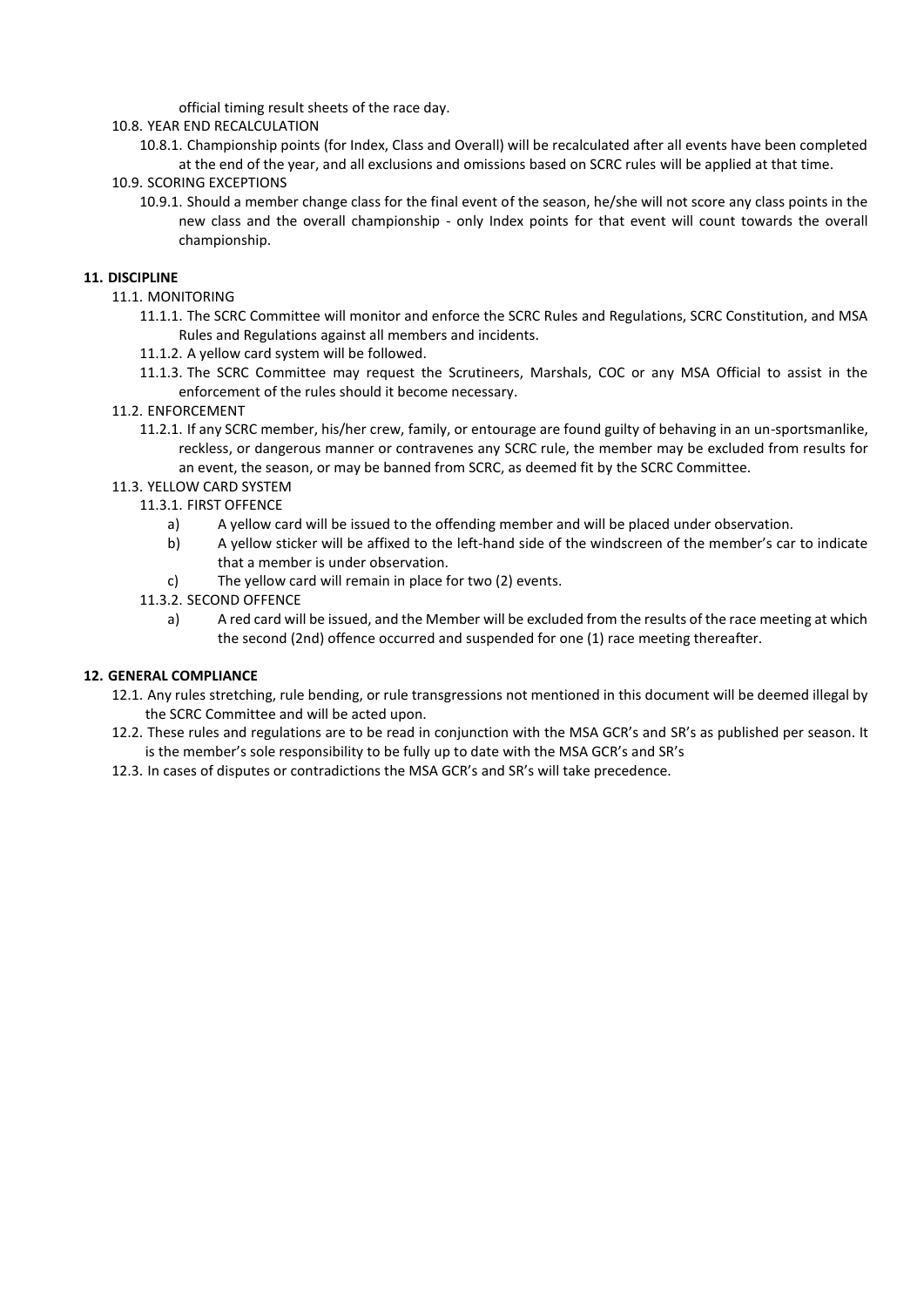This Appendix is to be used in conjunction with the rules of SCRC. It is used to explain or expand certain rules, which might not be at the heart of what SCRC regards as critical.

#### **1. MOTORBIKE ENGINED CARS**

- 1.1. The Silver Cup Racing Club will only attend to cars that are presented and/or entered for racing.
- 1.2. The members need to ensure and demonstrate that their cars can reverse for a distance of at least 20m on a smooth inclined surface before the car will be allowed to race, on discretion of the committee.
	- 1.2.1. Motorcycle engine cars may use an electro-mechanical reverse gear.
- 1.3. The cars will be fully checked by the SCRC Committee for technical and safety compliance before their first race. The scrutineers will also have the right to approve the vehicles race worthiness.
- 1.4. A dedicated class for motorbike engine cars may be considered once there are three or more such cars ready to race in the full season.
- 1.5. All motorbike engine cars will compete in Class A.

#### **2. SEALING OF ENGINES IN CLASS B, C and D**

- 2.1. The sealing of engines will be voluntary as decided by the member.
- 2.2. Seal numbers, engine number and measured capacity will be recorded on the member's technical document which is held by SCRC Committee.
- 2.3. If a member wishes to have his engine sealed and measured, at any time other than on the SCRC Registration day, the onus will be on the member to arrange with SCRC Committee to have it done at a convenient time and place.
	- 2.3.1. The member will be liable for an agreed upon SCRC Committee admin fee, payable to SCRC Committee directly after the sealing has been performed.

#### **3. CAR SWOPPING AND BACKUP CARS**

- 3.1. Car swopping from one race car to another during the same event will be allowed, if the following conditions are met:
	- 3.1.1. The new car must be for the same SCRC class as the old car.
	- 3.1.2. The new car must be approved by scrutineers and/or the officials of the event and meet SCRC Rules and Regulations.
- 3.2. The member must notify the SCRC Committee, the MSA Stewards and timekeepers as per the event GCR's, of the change to another car.
- 3.3. The member will start the next heat at the back of the grid as determined by the officials.
- 3.4. Any timing irregularities due to the swop will be the responsibility of the member to clarify with the SCRC Committee, timekeepers, COC.

#### **4. ALTERNATE RACING FORMAT**

- 4.1. Alternate racing formats and/or starting procedures may be agreed to for different events or heats but will be subject to acceptance by the event organizers.
	- 4.1.1. Examples of such formats and procedures include, but is not limited to:
		- a) Having a rolling start instead of standing start.
		- b) Having a staggered start due to speed differences or class differences.
		- c) Combining of heats to form a single longer heat.
		- d) Replacing qualifying with an additional race heat.
		- e) Inverting of grids.

#### **1. GRID CREDITS**

- 1.1. Grid credits are used to correct index advantage due to starting further ahead on the grid which is closer to the start finish line.
- 1.2. Grid credits will be awarded as 1 second per grid row.

#### **2. EVENT INDEX**

- 2.1. No points will be scored for Event Index results, and calculations are only used to determine trophy handouts as per GCR's and trophy availability at the event.
- 2.2. The SCRC Committee may choose to calculate the Event Index after the event and hand out trophies later.

#### **3. NUMBERS**

- 3.1. Members may request a specific number from the SCRC number list which will range from 11-999 only.
- 3.2. An active member will have first option to request the same number for the following season.